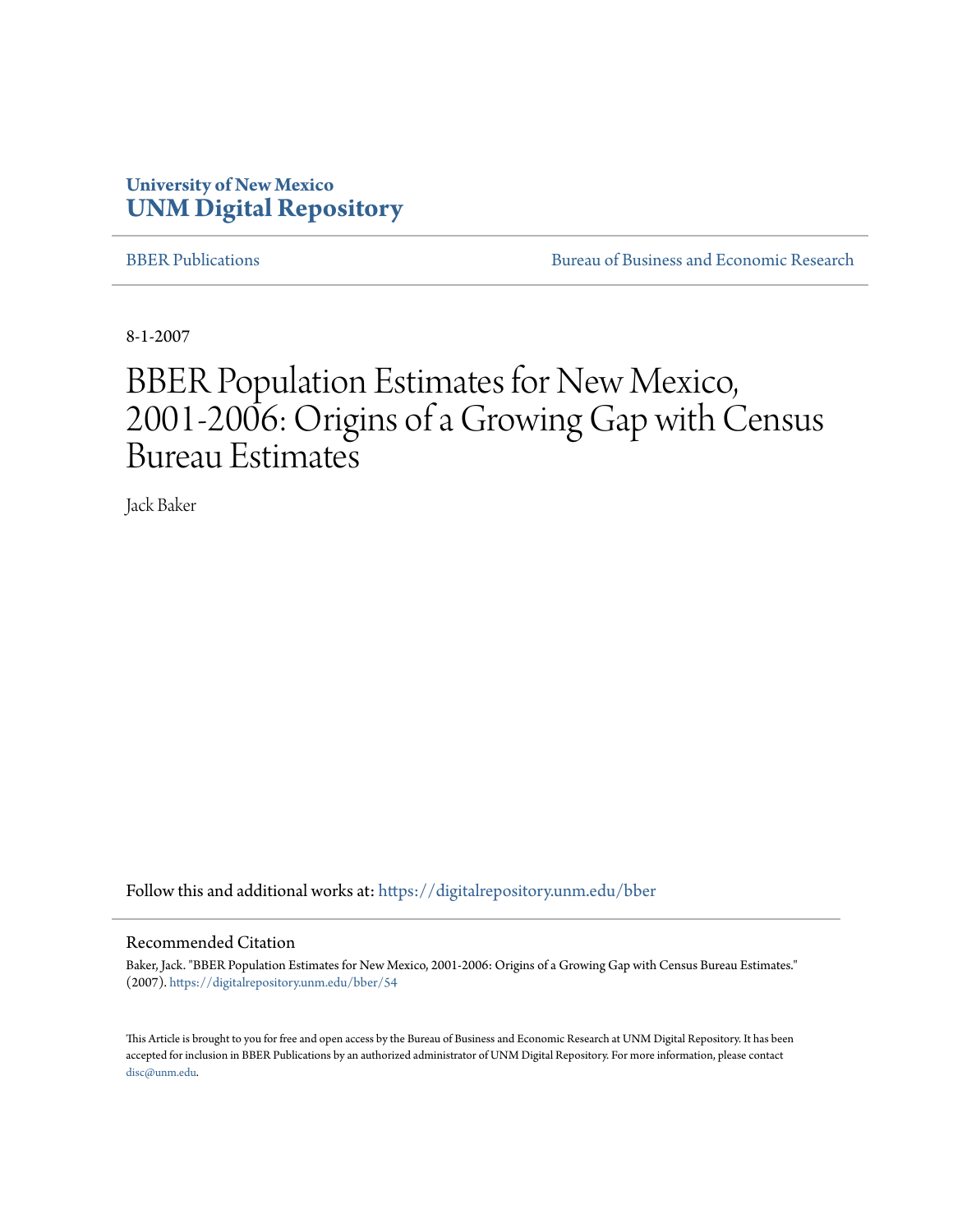# **NEW MEXICO BUSINESS** CURRENT ECONOMIC REPORT

August 2007 Vol. 28, No. 7

#### **BBER Population Estimates for New Mexico, 2001-2006 Origins of a Growing Gap with Census Bureau Estimates**

| Table 1. A Comparison of Census Bureau Hypothetical Housing Unit Based Estimates to Actual<br>Census Bureau and BBER-PEP Population Estimates: 2001-2006                                                                                                          |           |           |           |           |           |           |           |  |  |
|-------------------------------------------------------------------------------------------------------------------------------------------------------------------------------------------------------------------------------------------------------------------|-----------|-----------|-----------|-----------|-----------|-----------|-----------|--|--|
| <b>Estimate Source</b>                                                                                                                                                                                                                                            | 2000      | 2001      | 2002      | 2003      | 2004      | 2005      | 2006      |  |  |
| CB HU                                                                                                                                                                                                                                                             | 1,819,046 | 1,855,717 | 1,878,250 | 1,903,179 | 1,931,195 | 1,955,263 | 1,981,409 |  |  |
| CB AR                                                                                                                                                                                                                                                             | 1,819,046 | 1,832,783 | 1,855,353 | 1,877,598 | 1,900,620 | 1,925,985 | 1,954,599 |  |  |
| <b>BBER HU</b>                                                                                                                                                                                                                                                    | 1,819,046 | 1,852,740 | 1,876,287 | 1,899,846 | 1,929,713 | 1,968,352 | 2,010,570 |  |  |
| CB HU - CB AR                                                                                                                                                                                                                                                     | $\star$   | 22,934    | 22,897    | 25,581    | 30,575    | 29,278    | 26,810    |  |  |
| % Difference                                                                                                                                                                                                                                                      |           | 1.3%      | 1.2%      | $1.4\%$   | 1.6%      | 1.5%      | 1.4%      |  |  |
| BBER HU - CB AR                                                                                                                                                                                                                                                   |           | 19,957    | 20,934    | 22,248    | 29,093    | 42,367    | 55,971    |  |  |
| % Difference                                                                                                                                                                                                                                                      |           | 1.1%      | 1.1%      | 1.2%      | $1.5\%$   | 2.2%      | 2.9%      |  |  |
| BBER HU - CB HU                                                                                                                                                                                                                                                   | $\star$   | $-2,977$  | $-1,963$  | $-3,333$  | $-1,482$  | 13,089    | 29,161    |  |  |
| % Difference                                                                                                                                                                                                                                                      | $\star$   | $-0.16%$  | $-0.11%$  | $-0.18%$  | $-0.08\%$ | 0.68%     | 1.49%     |  |  |
| CB = Census Bureau. HU = Housing Unit. AR = Administrative Records. % Difference reflects the comparison directly above that row.<br>Source: UNM, Bureau of Business and Economic Research and U.S. Census Bureau, Census 2000 and Population Estimates Division. |           |           |           |           |           |           |           |  |  |

In 2000, the Census Bureau undercounted the New Mexico population by over 1.94%.<sup>1</sup> This undercount ultimately cost the state over \$11 million in Federal funding during each subsequent year. This historical undercounting of the New Mexico population appears to have continued into the intercensal period as well in the form of annual population estimates produced by the Census Bureau's Population Estimates Program (CB-PEP). With an awareness of this inadequacy, in 2004 the State of New Mexico, through the legislative process, provided recurring funding to the Census Dissemination and Demographic Analysis Project at the University of New Mexico. The goals of this project include addressing this undercounting/ underestimation of the state's population through the production of alternative population estimates for all 33 counties and the state, geodatabase development, continued sharing of data with the Census Bureau through participation in the Federal/State Cooperative Program for Population Estimates (FSCPE), and lobbying of the Census Bureau to accept the Bureau of Business and Economic Research (BBER) alternative estimates as "official". With this funding, the Population Estimates Program at BBER (BBER-PEP) was expanded with an initial focus upon the collation of statewide geodatabases on building permits, births, deaths, and other forms of demographic input data. Estimates produced using these data sets with a housing unit-based method are substantially higher than those produced by CB-PEP. Over the 2001 to 2006 period this gap has grown substantially, culminating in a nearly 3.0 % difference in 2006—a total of 55,971 persons.

As of 2007, these data have been collated and processed for use in population estimation. Initial suspicions that the Census Bureau was underestimating the state population appear to be largely confirmed; however, a clear comparison of the methodologies used by CB-PEP and BBER-PEP has not been discussed in light of the problem of undercounts. In the February 2007 issue of *New Mexico* *Business* the overall BBER-PEP methodology for producing population estimates was detailed. In this article, a comparison of the two sets of estimates for the 2001 to 2006 period is presented, along with a discussion that compares the two methodologies and explores how differences in methodology might lead to underestimation by the CB-PEP.

(continued on page 2) At county and state levels, CB-PEP bases its estimates upon administrative data in the form of birth and death records, IRS tax returns, and Medicare program enrollments.<sup>2</sup> The method used is known as the "cohort-component" model, which estimates historical rates of birth, death, in-migration, and out-migration based on these records and then uses them to estimate the population at a given point in time. These estimates are revised in light of actual data as they become available, at a lag of approximately two years. The estimates are also manually controlled to a national total based on a long-standing cohort-component model. Curiously, at smaller levels of geography such as cities, the CB-PEP uses a different methodology—one involving a standard application of the housing unit method.<sup>3</sup> This scale-based difference in the methodology used appears to reflect CB-PEP's sensitivity to the advantages of tracking population using housing unit data; however, these sub-county estimates are then manually adjusted to the cohort-component based county totals, indicating their preference for the current county/state methodology. The adjustment is made for the sake of consistency because the unadjusted housing unit-based estimates are typically substantially higher than those produced by the cohort-component model. The Census Bureau's preference for the cohort-component

> *Ninth Annual New Mexico Data Users Conference November 8, 2007 See page 8 for details*

<sup>1</sup> http://govinfo.library.unt.edu/cmb/cmbp/reports/080601.pricewaterhouse/ state\_nm.asp.htm.

<sup>2</sup> http://www.census.gov/popest/topics/methodology/2005\_st\_co\_meth.pdf.

<sup>3</sup> http://www.census.gov/popest/topics/methodology/2006\_su\_meth.html.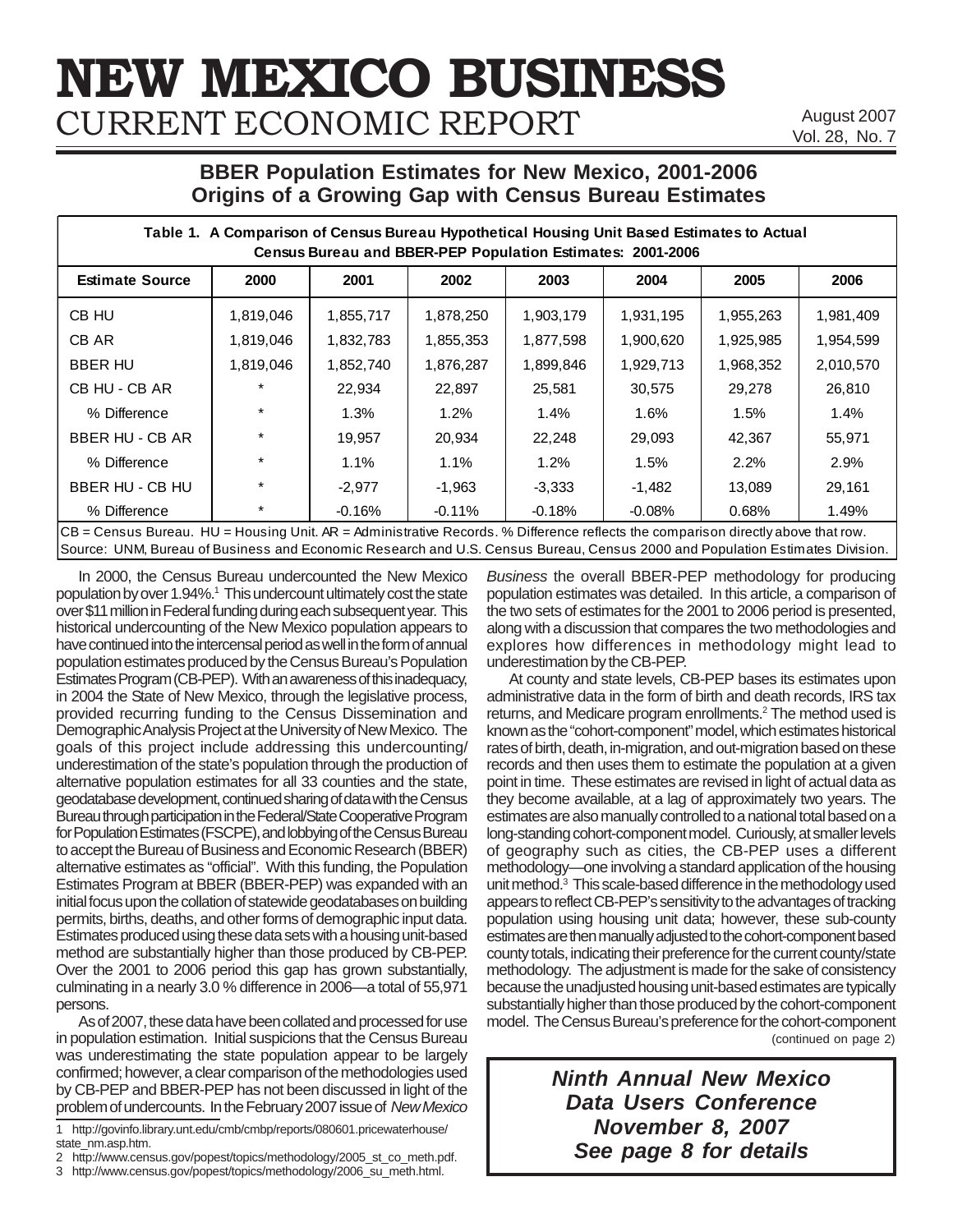| Table 2. Bureau of Business and Economic Research Population Estimates                                           |               |           |                              |                                    |         |           |           |  |
|------------------------------------------------------------------------------------------------------------------|---------------|-----------|------------------------------|------------------------------------|---------|-----------|-----------|--|
|                                                                                                                  |               |           | July 1, 2001 to July 1, 2006 |                                    |         |           |           |  |
|                                                                                                                  | <b>Census</b> |           |                              | <b>BBER Estimates as of July 1</b> |         |           |           |  |
| <b>County</b>                                                                                                    | 2000          | 2001      | 2002                         | 2003                               | 2004    | 2005      | 2006      |  |
| New Mexico                                                                                                       | 1,819,046     | 1,852,740 | 1,876,287                    | 1,899,846 1,929,713                |         | 1,968,352 | 2,010,570 |  |
| Bernalillo                                                                                                       | 556,678       | 571,440   | 581,118                      | 590,153                            | 600,439 | 614,508   | 628,188   |  |
| Catron                                                                                                           | 3,543         | 3,589     | 3,595                        | 3,595                              | 3,643   | 3,712     | 3,824     |  |
| Chaves                                                                                                           | 61,382        | 61,343    | 61,146                       | 61,085                             | 61,722  | 62,203    | 63,166    |  |
| Cibola                                                                                                           | 25,595        | 25,865    | 26,140                       | 26,498                             | 28,278  | 28,506    | 28,683    |  |
| Colfax                                                                                                           | 14,189        | 14,304    | 14,326                       | 14,351                             | 14,351  | 14,375    | 14,540    |  |
| Curry                                                                                                            | 45,044        | 45,267    | 45,395                       | 45,609                             | 45,670  | 46,289    | 46,666    |  |
| De Baca                                                                                                          | 2,240         | 2,258     | 2,255                        | 2,263                              | 2,274   | 2,256     | 2,271     |  |
| Dona Ana                                                                                                         | 174,682       | 177,981   | 180,162                      | 182,497                            | 185,872 | 192,474   | 198,625   |  |
| Eddy                                                                                                             | 51,658        | 51,728    | 51,813                       | 51,877                             | 51,909  | 52,167    | 52,449    |  |
| Grant                                                                                                            | 31,002        | 31,191    | 31,232                       | 31,300                             | 31,337  | 31,511    | 31,733    |  |
| Guadalupe                                                                                                        | 4,680         | 4,722     | 4,730                        | 4,730                              | 4,725   | 4,743     | 4,821     |  |
| Harding                                                                                                          | 810           | 809       | 811                          | 805                                | 790     | 778       | 814       |  |
| Hidalgo                                                                                                          | 5,932         | 5,919     | 5,913                        | 5,903                              | 5,918   | 5,966     | 5,960     |  |
| Lea                                                                                                              | 55,511        | 55,587    | 55,644                       | 55,783                             | 56,657  | 57,006    | 58,175    |  |
| Lincoln                                                                                                          | 19,411        | 19,783    | 19,871                       | 20,333                             | 20,904  | 21,898    | 22,523    |  |
| Los Alamos                                                                                                       | 18,343        | 18,524    | 18,551                       | 18,888                             | 19,190  | 19,864    | 19,906    |  |
| Luna                                                                                                             | 25,016        | 25,425    | 25,554                       | 25,766                             | 26,350  | 26,394    | 27,844    |  |
| McKinley                                                                                                         | 74,798        | 75,638    | 76,247                       | 76,792                             | 77,125  | 78,013    | 79,781    |  |
| Mora                                                                                                             | 5,180         | 5,211     | 5,233                        | 5,248                              | 5,380   | 5,440     | 5,472     |  |
| Otero                                                                                                            | 62,298        | 62,598    | 62,609                       | 62,643                             | 63,190  | 63,994    | 66,027    |  |
| Quay                                                                                                             | 10,155        | 10,220    | 10,217                       | 10,174                             | 10,109  | 10,106    | 10,208    |  |
| Rio Arriba                                                                                                       | 41,190        | 41,652    | 41,769                       | 41,911                             | 42,118  | 43,024    | 43,530    |  |
| Roosevelt                                                                                                        | 18,018        | 18,252    | 18,076                       | 18,293                             | 18,429  | 18,771    | 18,858    |  |
| Sandoval                                                                                                         | 89,908        | 92,990    | 96,161                       | 99,231                             | 102,862 | 106,165   | 111,493   |  |
| San Juan                                                                                                         | 113,801       | 116,075   | 119,690                      | 122,019                            | 124,808 | 126,008   | 127,618   |  |
| San Miguel                                                                                                       | 30,126        | 30,337    | 30,497                       | 30,561                             | 30,606  | 30,719    | 30,817    |  |
| Santa Fe                                                                                                         | 129,292       | 132,462   | 134,645                      | 137,358                            | 139,760 | 143,306   | 147,409   |  |
| Sierra                                                                                                           | 13,270        | 13,585    | 13,638                       | 13,652                             | 13,647  | 13,657    | 13,726    |  |
| Socorro                                                                                                          | 18,078        | 18,276    | 18,321                       | 18,362                             | 18,389  | 18,513    | 18,656    |  |
| Taos                                                                                                             | 29,979        | 30,382    | 30,870                       | 31,301                             | 31,556  | 31,931    | 32,127    |  |
| Torrance                                                                                                         | 16,911        | 17,307    | 17,362                       | 17,471                             | 17,692  | 18,282    | 18,302    |  |
| Union                                                                                                            | 4,174         | 4,179     | 4,175                        | 4,240                              | 4,210   | 4,315     | 4,470     |  |
| Valencia                                                                                                         | 66,152        | 67,838    | 68,523                       | 69,152                             | 69,804  | 71,459    | 71,888    |  |
| Source: UNM, Bureau of Business and Economic Research; Census 2000 data from<br>U.S. Census Bureau, Census 2000. |               |           |                              |                                    |         |           |           |  |

**NM Population Estimates...** (cont. from page 1) method may explain the large gap between their estimates and those produced by BBER-PEP, but it also raises questions about the validity of their method for estimating the New Mexico population.

Table 1 (on page 1) presents an alternative set of estimates based on a conservative housing unit-based procedure and the Census Bureau's own published data on New Mexico housing stock. It focuses upon state-level differences, but the reader should be aware that countyby-county differences are also present between CB-PEP and BBER-PEP estimates (see Table 2 above, which presents the recentlyreleased 2006 BBER-PEP county and state estimates for July 1, 2006). The first row of estimates in Table 1 represent a hypothetical housing unit-based estimate using 2000-2006 housing stock estimates from CB-PEP and Census 2000 values for housing occupancy rates (OR) and persons-per-household (PPH). This method is conservative because it holds the OR and PPH values constant, but CB-PEP does exactly that when producing the sub-county estimates. The second row presents the current CB-PEP state population estimates produced using the administrative records approach and the third row presents the BBER-PEP 2001-2006 state population estimates based on its own estimates of the New Mexico housing stock and Census 2000 values for OR and PPH. The remaining rows contrast each of the estimates in terms of absolute and percent differences. Figure 1 on page 7reviews the results graphically. It is clear that the CB-PEP estimates would be substantially higher if they were using a housing unit-based approach. Their estimates would be quite similar across the 2001 to 2006 period to those produced by BBER-PEP (again, the only difference between the estimates is the housing-unit stock) and substantially higher than the current estimates (CB-AR in the table).

(continued on page 6) The results of this thought-experiment suggest that the CB-PEP estimates might be improved by considering the housing unit-based method for producing county and state estimates. CB-PEP, however, might defend the use of the administrative records approach based upon the insensitivity of the housing unit approach indicated here to intercensal changes in OR and PPH. The method is insensitive, again, because 2000 values of OR and PPH are held constant.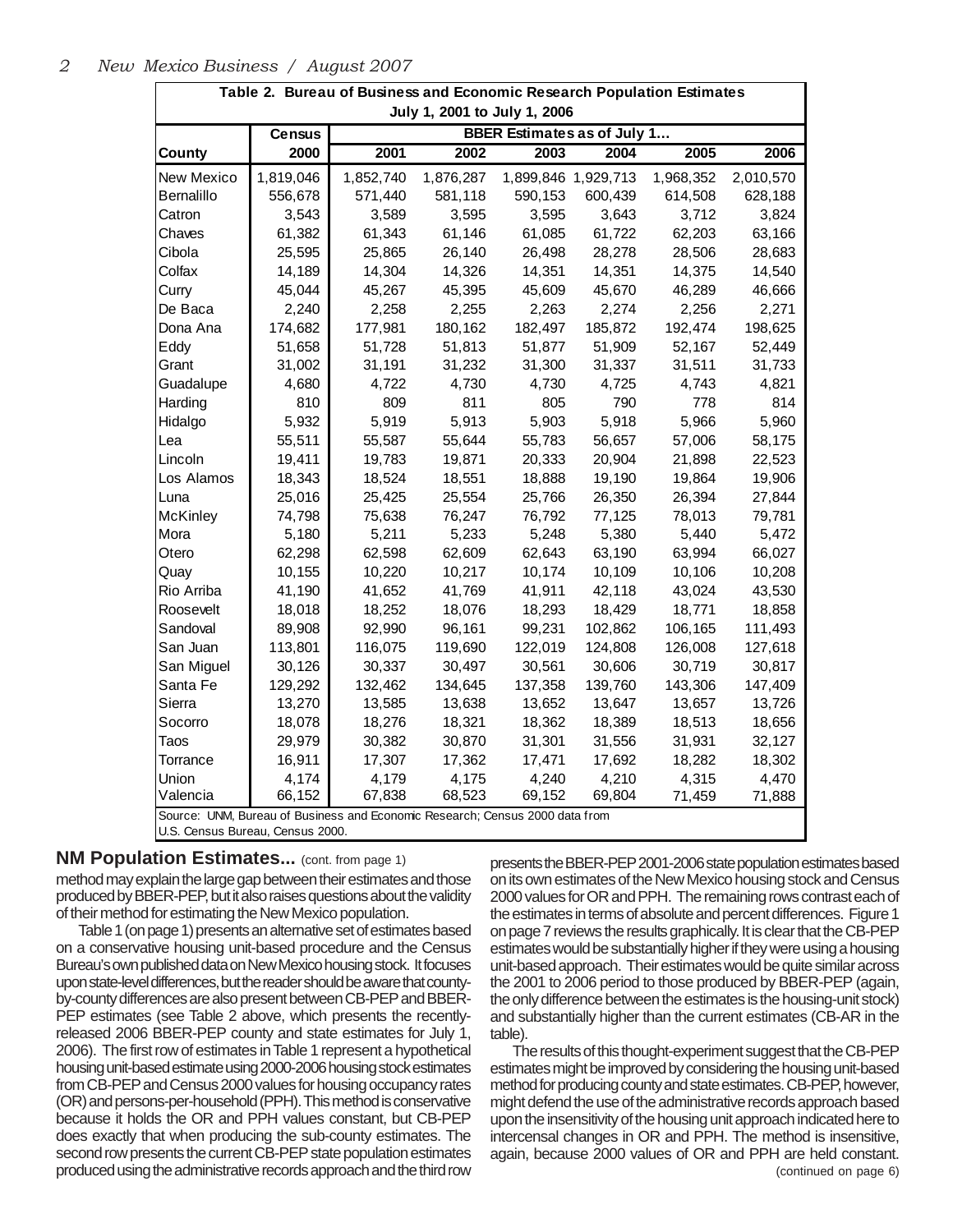|                                                       |               |            | % Chg. | <b>Previous</b> |
|-------------------------------------------------------|---------------|------------|--------|-----------------|
|                                                       | Current       |            | Year   | Mo./Qtr.        |
| Consumer Price Index (1982-84=100)                    | Mo./Qtr.      | Data       | Ago    | Data            |
| <b>All Urban Consumers</b>                            |               |            |        |                 |
| All items                                             | Jun 07        | 208.4      | 2.7    | 207.9           |
| Food and Beverages                                    | Jun 07        | 202.9      | 4.0    | 202.2           |
| Housing                                               | Jun 07        | 210.6      | 3.4    | 208.9           |
| Apparel                                               | Jun 07        | 117.2      | $-1.4$ | 121.5           |
| Transportation                                        | Jun 07        | 189.1      | 0.9    | 190.0           |
| <b>Medical Care</b>                                   | Jun 07        | 349.5      | 4.0    | 349.1           |
| <b>Other Goods and Services</b>                       | Jun 07        | 333.4      | 3.7    | 332.8           |
| <b>Urban Wage Earners and Clerical Workers</b>        |               |            |        |                 |
| All Items                                             | Jun 07        | 203.9      | 2.7    | 203.7           |
| Gross domestic product <sup>1</sup> (\$Bil. constant) | 2Q 07         | \$11,507.9 | 1.8    | \$11,412.6      |
| Prime interest rate <sup>2</sup> (% per annum)        | Jun 07        | 8.25       |        | 8.25            |
| Mortgage interest rate <sup>3</sup> (% per annum)     | Jun 07        | 6.54       |        | 6.22            |
| 3 month treasury bill <sup>4</sup> (% per annum)      | Jun 07        | 4.63       |        | 4.77            |
| Industrial production <sup>5</sup> (2002=100)         | Jun 07        | 113.4      | 1.3    | 112.8           |
| Manufacturers new orders <sup>5</sup> (\$Bil.)        | <b>Jun 07</b> | \$419.5    | $-0.7$ | \$416.9         |

#### **U.S. ECONOMIC INDICATORS**

Note: Selected data items subject to revision.

1 2000 dollars at seasonally adjusted annual rates.

2 Closing rate for month.

3 Effective rate (in the primary market) on conventional mortgages reflecting fees and charges as well as contract rate and assumed, on the average, repayment at end of 10 years.

4 Rate on new issues within period; bank discount basis.

5 Monthly data seasonally adjusted.

Source: U.S. Bureau of Labor Statistics, consumer price index data; U.S. Council of Economic Advisors, Economic Indicators , all other data.

|                                       |                            |                                           | New Mexico     |                                     |                             |                         | <b>United States</b>                |  |  |
|---------------------------------------|----------------------------|-------------------------------------------|----------------|-------------------------------------|-----------------------------|-------------------------|-------------------------------------|--|--|
|                                       | <b>Current</b><br>Mo./Qtr. | <b>Current</b><br>Mo./Qtr.<br><b>Data</b> | Year<br>Ago    | % Chg. Previous<br>Mo./Qtr.<br>Data | Current<br>Mo./Qtr.<br>Data | $%$ Chg.<br>Year<br>Ago | <b>Previous</b><br>Mo./Qtr.<br>Data |  |  |
| Employment <sup>p</sup> (000)         | <b>Jun 07</b>              | 911.3                                     | 1.5            | 908.7                               | 146,958                     | 1.2                     | 145,864                             |  |  |
| Unemployment rate <sup>p</sup> $(\%)$ | <b>Jun 07</b>              | 3.8                                       | $\blacksquare$ | 3.6                                 | 4.7                         |                         | 4.3                                 |  |  |
| Nonagricultural employment (000)      | <b>Jun 07</b>              | 850.7                                     | 1.6            | 849.1                               | 139,161                     | 1.5                     | 138,655                             |  |  |
| Personal income <sup>1</sup> (\$Mil.) | 1Q 07                      | \$60,031                                  | 5.7            | \$59,184                            | \$11,315,543                | 5.8                     | \$11,071,307                        |  |  |
| Housing units permitted               |                            |                                           |                |                                     |                             |                         |                                     |  |  |
| Single                                | Jun 07                     | 1,045                                     | $-13.1$        | 933                                 | 96,083                      | $-31.0$                 | 105,295                             |  |  |
| Multi                                 | <b>Jun 07</b>              | 33                                        | $-23.3$        | 231                                 | 35,825                      | $-20.3$                 | 39,145                              |  |  |

p Preliminary.

1 Quarterly data seasonally adjusted at annual rates.

Note: Selected data items subject to revision.

Sources: New Mexico Dept. of Workforce Solutions and U.S. Bureau of Labor Statistics, employment and unemployment data;

U.S. Dept. of Commerce, Bureau of Economic Analysis, income data; U.S. Dept. of Commerce, Bureau of the

Census and individual permit-issuing agencies, construction data.

Visit the Bureau's web site at **http://www.unm.edu/~bber**. E-mail us at **dbinfo@unm.edu**. *New Mexico Business Current Economic Report* is published monthly except for the March/April issue. Subscription prices are \$25.00 annually. Single copies are \$3.00 each, except for the March/April issue which is \$6.00.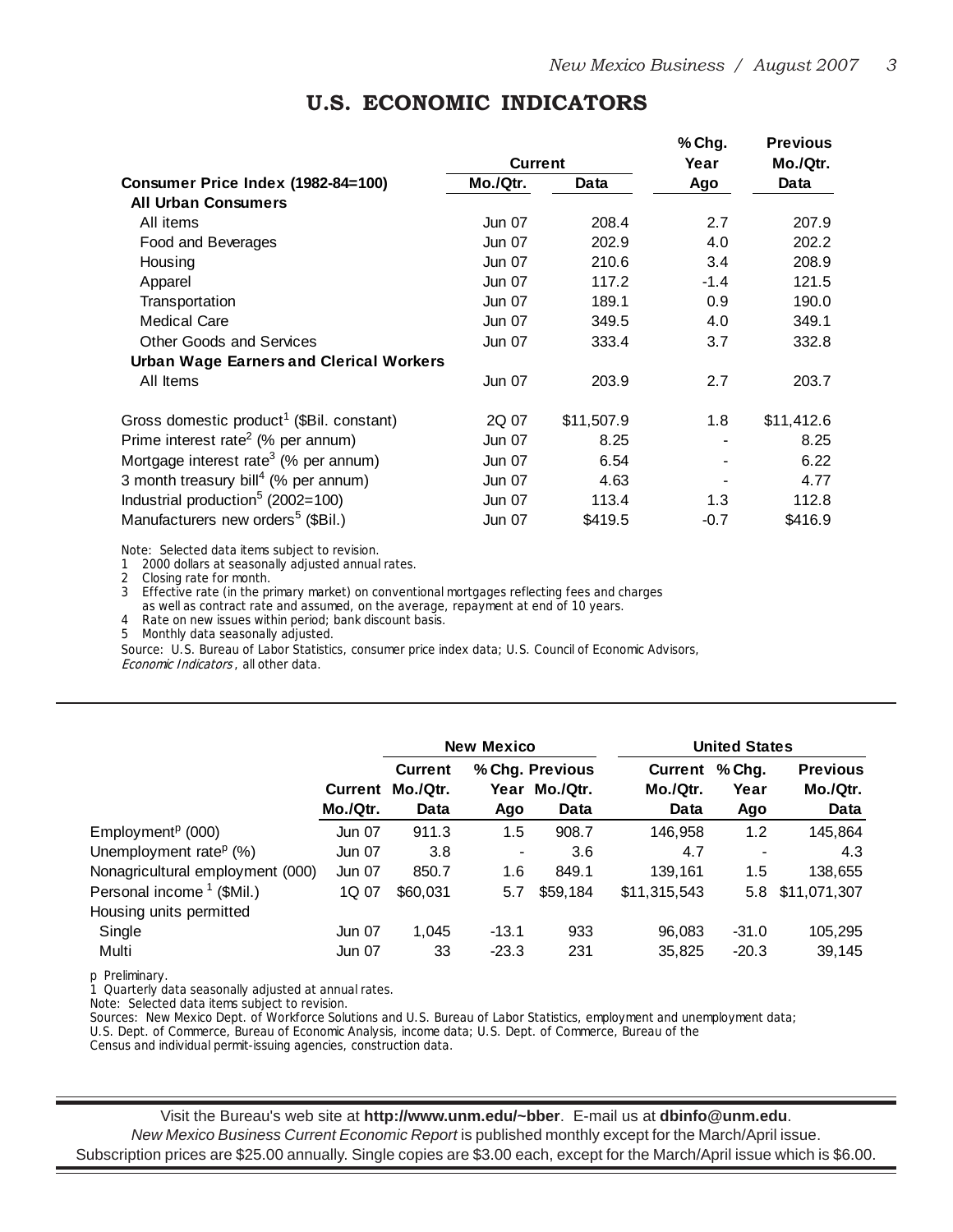### **NEW MEXICO ECONOMIC INDICATORS**

|                                                                        |                |                | %Chg.          | 12-Mo./4-Qtr. Averages |                       |
|------------------------------------------------------------------------|----------------|----------------|----------------|------------------------|-----------------------|
|                                                                        | <b>Current</b> | <b>Current</b> | From a         |                        | %Chg. From            |
|                                                                        | Mo./Qtr.       | Data           | Year Ago       | <b>Current</b>         | Previous <sup>1</sup> |
| 1. GENERAL                                                             |                |                |                |                        |                       |
| Civilian labor force <sup>2</sup> (000s)                               | Jun 07         | 947.6          | 0.3            | 938.2                  | 1.4                   |
| Employment (000s)                                                      | <b>Jun 07</b>  | 911.3          | 1.5            | 902.4                  | 2.4                   |
| Unemployment (000s)                                                    | Jun 07         | 36.4           | $-22.7$        | 35.7                   | $-18.9$               |
| Unemployment rate (%)                                                  | <b>Jun 07</b>  | 3.8            |                | 3.8                    |                       |
| Weekly new unemployment insurance claims                               | <b>Jun 07</b>  | 1,143          | 32.8           | 1,054                  | 12.3                  |
| Nonagricultural wage & salary employment <sup>3</sup> (000s)           | <b>Jun 07</b>  | 850.7          | 1.6            | 840.8                  | 2.4                   |
| All industries average weekly wages $(\text{$}^{\ast})^*$ <sup>4</sup> | 1Q 07          | \$685          | $\blacksquare$ |                        |                       |
| Personal income <sup>5</sup> (\$ mil.)                                 | 1Q 07          | \$60,031       | 5.7            | \$58,757               | 7.3                   |
| 2. AGRICULTURE                                                         |                |                |                |                        |                       |
| Receipts for all agricultural commodities (\$ mil.)                    | May 07         | \$177.3        | $-5.9$         | \$206.7                | $-3.1$                |
| Livestock (\$ mil.)                                                    | May 07         | \$135.1        | $-7.3$         | \$14,583.0             | 9,039.0               |
| Crops (\$ mil.)                                                        | May 07         | \$42.2         | $-1.0$         | \$6,454.4              | 12,174.1              |
| Milk production (mil. lbs.)                                            | <b>Jun 07</b>  | 608            | $-9.9$         | 612                    | $-1.6$                |
| Milk cows (000s head)                                                  | Jun 07         | 335            | $-6.9$         | 354                    | 3.5                   |
| Milk per cow (lbs. per head)                                           | Jun 07         | 1,815          | $-3.2$         | 1,730                  | $-4.8$                |
| 3. NATURAL RESOURCES & MINING                                          |                |                |                |                        |                       |
| Total employment <sup>3</sup> (000s)                                   |                |                |                |                        |                       |
|                                                                        | <b>Jun 07</b>  | 19.9           | 5.9            | 19.5                   | 8.6                   |
| Mining average weekly wages $(\text{$\$})^4$                           | 1Q 07          | \$1,178        | $-0.8$         | \$1,172                | 7.3                   |
| Coal production (000 short tons)                                       | Jun 07         | 1,998          | 1.8            | 2,083                  | $-10.0$               |
| Oil sales (\$ mil.)                                                    | <b>Jun 07</b>  | \$265.8        | $-19.4$        | \$289.5                | $-3.9$                |
| Oil volume of production (mil. bbls.)                                  | Jun 07         | 4.3            | $-13.6$        | 4.8                    | $-4.2$                |
| Gas sales (\$ mil.)                                                    | <b>Jun 07</b>  | \$882.0        | 22.5           | \$810.0                | $-15.3$               |
| Gas volume of production (bil. cf.)                                    | Jun 07         | 118.5          | $-6.3$         | 123.7                  | $-2.8$                |
| <b>4. CONSTRUCTION</b>                                                 |                |                |                |                        |                       |
| Total employment <sup>3</sup> (000s)                                   | Jun 07         | 61.1           | 0.2            | 59.2                   | 2.9                   |
| Average weekly wages $(\text{$\$})^4$                                  | 1Q 07          | \$660          | 2.8            | \$675                  | 3.9                   |
| Residential units permitted                                            | Jun 07         | 1,078          | $-13.4$        | 993                    | $-22.8$               |
| Residential building permit value (\$ mil.)                            | Jun 07         | \$203.0        | $-14.6$        | \$172.8                | $-25.5$               |
| Nonresidential const. contract value (\$ mil.)                         | Jun 07         | \$283.6        | $-301.5$       | \$266.7                | 207.3                 |
| Nonbuilding const. contract value (\$ mil.)                            | Jun 07         | \$51.1         | 39.2           | \$70.7                 | 5.8                   |
| 5. MANUFACTURING                                                       |                |                |                |                        |                       |
| Total employment <sup>3</sup> (000s)                                   | Jun 07         | 37.6           | 0.5            | 38.0                   | 3.0                   |
| Average weekly wages $(\text{$\$})^4$                                  | 1Q 07          | \$887          | 0.7            | \$849                  | 3.5                   |
| <b>6. WHOLESALE TRADE</b>                                              |                |                |                |                        |                       |
| Total employment <sup>3</sup> (000s)                                   | <b>Jun 07</b>  | 24.1           | 1.3            | 23.8                   | 3.5                   |
| Average weekly wages $(\text{$\$})^4$                                  | 1Q 07          | \$876          | 5.2            | \$857                  | 5.7                   |
| 7. RETAIL TRADE                                                        |                |                |                |                        |                       |
| Total employment <sup>3</sup> (000s)                                   | Jun 07         | 95.3           | 1.2            | 94.8                   | 0.8                   |
| Average weekly wages $(\text{$\$})^4$                                  | 1Q 07          | \$468          | 3.3            | \$463                  | 2.9                   |
| Taxable gross receipts (\$ mil.)                                       | 2Q 07          | \$3,901.9      | 12.9           | \$3,645.9              | 6.2                   |
| 8. TRANSPORTATION, WAREHOUSING & UTILITIES                             |                |                |                |                        |                       |
| Total employment <sup>3</sup> (000s)                                   | Jun 07         | 24.2           | 2.5            | 24.3                   | 2.6                   |
| Transp. & warehousing average weekly wages $(\text{$\$})^4$            | 1Q 07          | \$725          | 4.3            | \$733                  | 4.8                   |
| Utilities average weekly wages $(\text{$\$})^4$                        | 1Q 07          | \$1,373        | 8.9            | \$1,207                | 2.6                   |

**\*** Los Alamos National Security, LLC, (a consortium of private and public organizations) replaced the Univ. of Cal. as the management and operating contractor at Los Alamos National Laboratory (LANL). Because of this change in Lab management, LANL employment, beginning in June 2006, is recorded in the professional and business services sector rather than state government. Employment data prior to June 2006 are not comparable with current data for the government, professional and business services, private services providing, and total private sectors. Inconsistent data are not shown and percent changes are not calculated. State government wages were not affected because LANL was previously not in the wage data base. **na** Not available. **1** For example, in the report that contains June 2007 figures this would be the percent change from the average of July 2005 to June 2006 to the average of July 2006 to June 2007. For quarterly data, the average column represents and average of four quarters. **2** Number of employed and unemployed persons by place of residence. **3** Number of jobs by place of work. **4** Wages represent gross pay, including commissions, bonuses and over time. **5** Quarterly data seasonally adjusted at annual rates. **6** Does not include insurance real estate agents working on commission. **7** Includes Albuquerque, Rio Rancho, Placitas, Corrales, the East Mountains and Valencia County. **8** Includes Santa Fe City and Santa Fe County only. **9** Based on information from Santa Fe Assoc. of REALTORS® MLS for the period Apr. 2007 to Jun. 2007. This representation is based in whole or in part on data supplied by SFAR MLS who does not guarantee nor is in any way responsible for it's accuracy. Data maintained by SFAR MLS may not reflect all real estate activity in the market. **10** Commercial passenger traffic includes enplanements and deplanements. **11** Includes recurring and non-recurring revenues. **Note**: Selected data items subject to revision.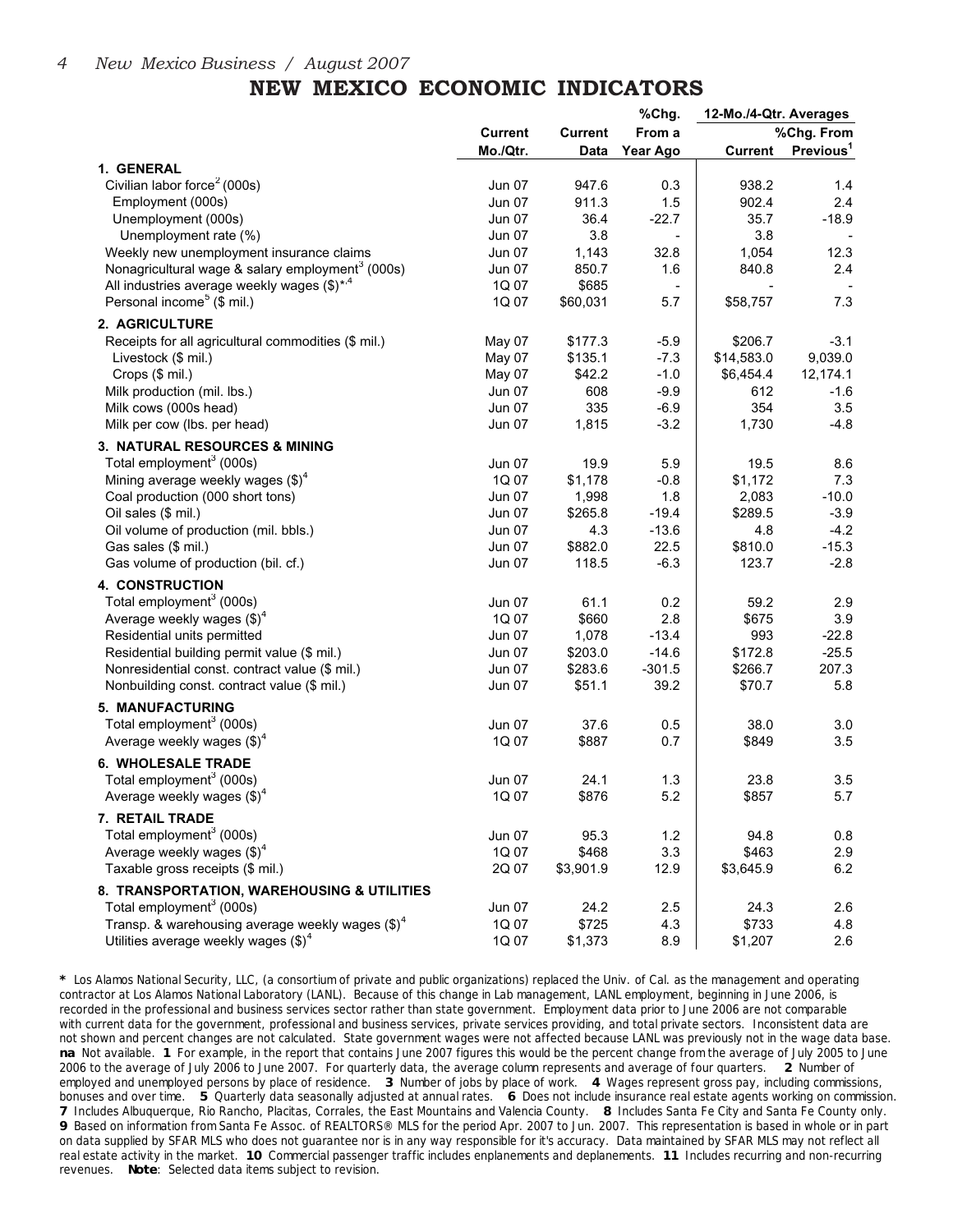#### **NEW MEXICO ECONOMIC INDICATORS (continued)**

|                                                                      |                |                | %Chg.    | 12-Mo./4-Qtr. Averages |                       |
|----------------------------------------------------------------------|----------------|----------------|----------|------------------------|-----------------------|
|                                                                      | <b>Current</b> | <b>Current</b> | From a   |                        | %Chg. From            |
|                                                                      | Mo./Qtr.       | Data           | Year Ago | Current                | Previous <sup>1</sup> |
| 9. INFORMATION                                                       |                |                |          |                        |                       |
| Total employment <sup>3</sup> (000s)                                 | Jun 07         | 17.3           | $-0.6$   | 16.5                   | 8.1                   |
| Average weekly wages $(\text{$\$})^4$                                | 1Q 07          | \$765          | 2.8      | \$733                  | 2.1                   |
| <b>10. FINANCIAL ACTIVITIES</b>                                      |                |                |          |                        |                       |
| Total employment <sup>3</sup> (000s)                                 | <b>Jun 07</b>  | 35.6           | 0.3      | 35.3                   | 0.1                   |
| Finance & insurance average weekly wages $(\text{$\$})^{4,6}$        | 1Q 07          | \$934          | 7.1      | \$873                  | 5.8                   |
| Real estate & rental & leasing avg. wkly. wages (\$) <sup>4, 6</sup> | 1Q 07          | \$598          | 5.1      | \$592                  | 5.2                   |
| Albuquerque Area <sup>'</sup> Median Sales Price:                    |                |                |          |                        |                       |
| Existing Single-Family Detached (\$000s)                             | 2Q 07          | \$199.9        | 6.1      |                        |                       |
| Existing Condo/Townhome Attached (\$000s)                            | 2Q 07          | \$150.0        | 8.7      |                        |                       |
| Santa Fe City/County <sup>8</sup> Median Sales Price <sup>9</sup> :  |                |                |          |                        |                       |
| Existing Single-Family Detached (\$000s)                             | 2Q 07          | \$450.0        | 7.7      |                        |                       |
| Existing Condo/Townhome Attached (\$000s)                            | 2Q 07          | \$308.6        | 10.7     |                        |                       |
| 11. PROFESSIONAL & BUSINESS SERVICES                                 |                |                |          |                        |                       |
| Total employment* <sup>3</sup> (000s)                                | <b>Jun 07</b>  | 108.9          | 1.0      |                        |                       |
| Professional & technical serv. avg. wkly. wages (\$)*, 4             | 1Q 07          | \$1,205        |          |                        |                       |
| Mgt. of cos. & enterprises avg. weekly wages $(\text{$\$})^4$        | 1Q 07          | \$1,075        | 14.0     | \$968                  | 3.3                   |
| Admin. & waste & remed. serv. avg. wkly. wages $(\text{$\$})^4$      | 1Q 07          | \$545          | 4.6      | \$538                  | 3.6                   |
| 12. EDUCATIONAL & HEALTH SERVICES                                    |                |                |          |                        |                       |
| Total employment <sup>3</sup> (000s)                                 | Jun 07         | 108.3          | 2.7      | 109.4                  | 2.7                   |
| Educational serv. emp. <sup>3</sup> (000s)                           | Jun 07         | 10.8           | 1.9      | 13.1                   | 2.5                   |
| Health care & social assist. emp. <sup>3</sup> (000s)                | <b>Jun 07</b>  | 97.5           | 2.7      | 96.3                   | 2.8                   |
| Educational services average weekly wages $(\text{$\$})^4$           | 1Q 07          | \$547          | 2.6      | \$541                  | 2.9                   |
| Health care & social assist. avg. weekly wages $(\text{$\$})^4$      | 1Q 07          | \$645          | 3.0      | \$657                  | 3.3                   |
| 13. LEISURE AND HOSPITALITY                                          |                |                |          |                        |                       |
| Total employment <sup>3</sup> (000s)                                 | Jun 07         | 91.8           | 2.8      | 87.4                   | 2.9                   |
| Arts, entertainment & recreation emp. <sup>3</sup> (000s)            | Jun 07         | 9.4            | 4.4      | 8.4                    | 3.3                   |
| Accommodation & food services emp. <sup>3</sup> (000s)               | <b>Jun 07</b>  | 82.4           | 2.6      | 79.1                   | 2.8                   |
| Arts, entertainment & recreation avg. wkly. wages $(\text{$\$})^4$   | 1Q 07          | \$345          | 5.8      | \$341                  | 1.7                   |
| Accommodation & food serv. avg. weekly wages $(\text{$\$})^4$        | 1Q 07          | \$257          | 4.9      | \$255                  | 3.3                   |
| Eating & drinking place taxable gross receipts (\$ mil.)             | 2Q 07          | \$640.4        | 6.0      | \$582.9                | 5.7                   |
| Visits to state parks (000s)                                         | Jun 07         | 630.1          | 26.0     | 342.4                  | $-1.2$                |
| Visits to national parks/monuments (000s)                            | <b>Jun 07</b>  | 198.0          | 4.9      | 128.4                  | $-8.3$                |
| Passenger traffic at Albuquerque airport <sup>10</sup> (000s)        | <b>Jun 07</b>  | 631.5          | 5.3      | 540.8                  | $-1.1$                |
| Lodgers tax receipts (\$000s)                                        | 4Q 06          | \$9,570.0      | 10.5     | \$8,729.4              | 3.9                   |
| Lodging occupancy rates (%)                                          | <b>Jun 07</b>  | 71.4           |          | 63.5                   |                       |
| <b>14. OTHER SERVICES</b>                                            |                |                |          |                        |                       |
| Total employment <sup>3</sup> (000s)                                 | Jun 07         | 31.8           | 1.0      | 29.5                   | 1.1                   |
| Average weekly wages $(\text{$\$})^4$                                | 1Q 07          | \$486          | 5.0      | \$478                  | 4.2                   |
| <b>15. GOVERNMENT</b>                                                |                |                |          |                        |                       |
| Total employment*, 3, 9 (000s)                                       | Jun 07         | 194.8          | 1.6      |                        |                       |
| Federal employment <sup>3</sup> (000s)                               | Jun 07         | 31.4           | 0.0      | 30.5                   | 0.4                   |
| State employment* <sup>3</sup> (000s)                                | Jun 07         | 55.7           | 1.5      |                        | $\blacksquare$        |
| State education employment <sup>3</sup> (000s)                       | <b>Jun 07</b>  | 22.7           | $-0.4$   | 26.9                   | $-0.5$                |
| Local employment <sup>3</sup> (000s)                                 | Jun 07         | 107.7          | 2.1      | 105.8                  | 2.4                   |
| Local education employment <sup>3</sup> (000s)                       | Jun 07         | 57.9           | 1.9      | 57.6                   | 1.6                   |
| Federal gov. average weekly wages $(\text{$\$})^4$                   | 1Q 07          | \$1,215        | 7.2      | \$1,157                | 5.4                   |
| State gov. average weekly wages (\$) <sup>4</sup>                    | 1Q 07          | \$807          | 5.6      | \$787                  | 5.5                   |
| Local gov. average weekly wages $(\text{$\$})^4$                     | 1Q 07          | \$606          | 4.5      | \$612                  | 3.3                   |
| Total general fund revenues <sup>11</sup> (\$ mil.)                  | May 07         | \$498.9        | $-1.7$   | \$473.5                | 3.5                   |
| Recurring (\$ mil.)                                                  | May 07         | \$496.9        | $-1.0$   | \$471.0                | 2.0                   |
| Nonrecurring (\$ mil.)                                               | May 07         | \$2.0          | $-64.7$  | \$2.5                  | 159.8                 |

**Sources**: NM Dept. of Workforce Solutions, Economic Research and Analysis, Sections 1, 3 through 15; U.S. Dept. of Commerce, Bureau of Economic Analysis, Section 1; U.S. Dept. of Agriculture, Section 2; NM Taxation and Revenue Dept., Section 3, 7, 13; U.S. Dept. of Energy, Energy Information Admin., Section 3; U.S. Dept. of Commerce, Bureau of the Census and individual building permit-issuing agencies, Section 4; F. W. Dodge (a division of McGraw Hill, Inc.), Section 4; Albuquerque Metropolitan Board of Realtors, Section 10; Santa Fe Association of Realtors, Section 10; NM Energy Minerals and Natural Resources Dept., Park and Recreation Div., Section 13; U.S. National Park Service, Section 13; City of Albuquerque, Albuquerque International Sunport, Section 13; NM Dept. of Finance and Admin., Local Government Div., Section 13; Rocky Mountain Lodging Report, Section 13; NM Dept. of Finance and Admin., Section 15.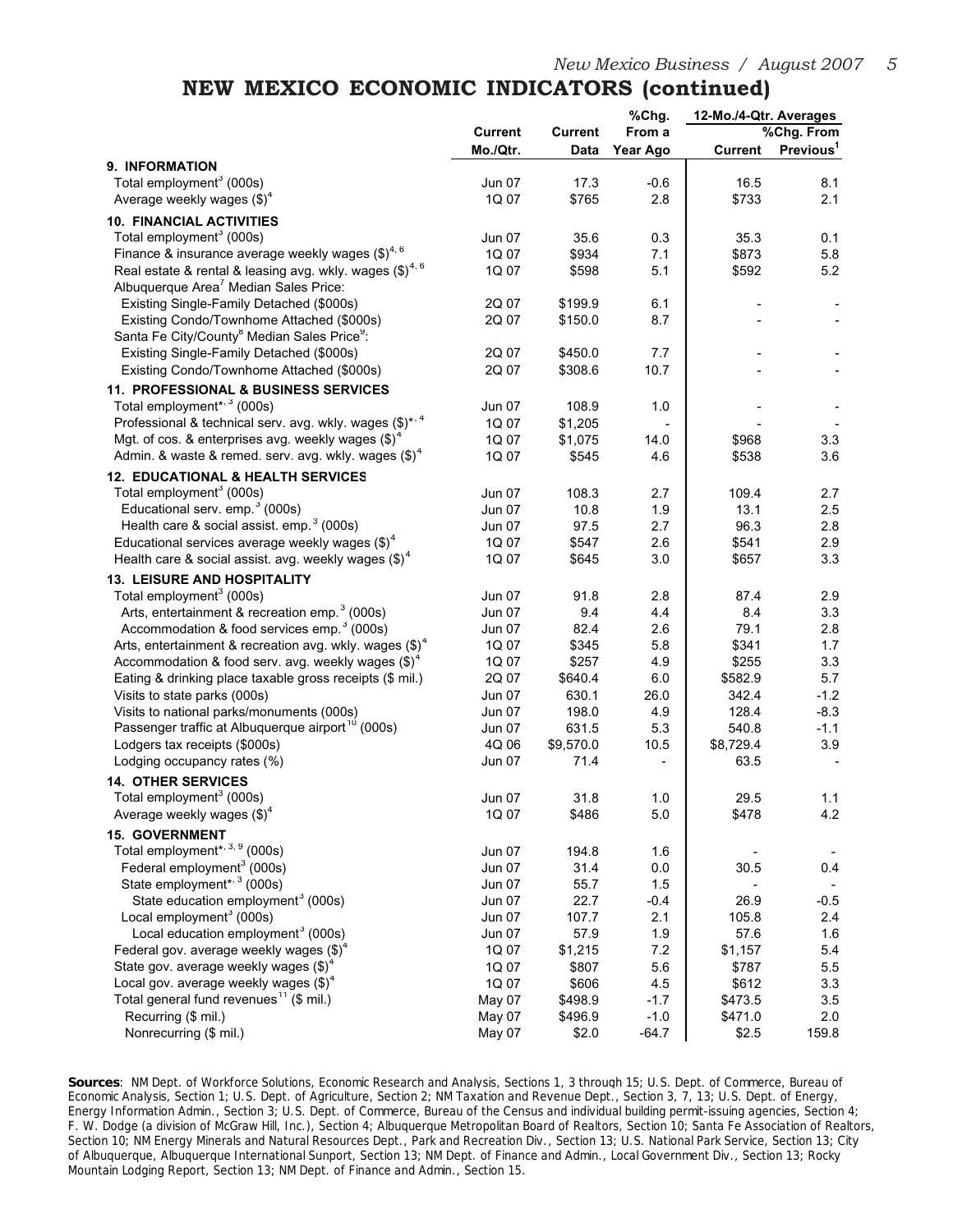#### **NM Population Estimates...** (cont. from page 2)

Indeed, while PPH values appear very similar between 1990 and 2000 (2.74 persons in 1990 and 2.63 in 2000) and in other studies, the occupancy rates may fluctuate greatly during this period. An approximate difference of 1% in the occupancy rate (reducing it from 87% in 2000 to 86% in 2006) would make the housing unit-based estimate that relies on the Census Bureau's data equivalent to their administrative records-based estimate. This reduction would be plausible if housing unit construction is occurring at a faster rate than population growth. The rate of accumulation in the Census Bureau's estimates of housing stock is increasing at a slightly higher rate than that of their current population estimates (1.18% per year vs 1.02% per year), but if their total population estimates are down-biased from the true value then this discrepancy in the rates may not be real. The answer to the question of whether occupancy rates during the intercensal period have decreased should be validated from an independent source. Currently, BBER-PEP is evaluating Postal Service data on vacancy rates published through the U.S. Department of Housing and Urban Development<sup>4</sup>. These data suggest that occupancy rates are higher in 2007 than those recorded in the 2000 Census. Although preliminary, these results do not suggest the lower occupancy rates required in order for CB-PEP's administrative records-

based population estimates to be more accurate in light of their own data on housing stock in the state.

There are also qualitative reasons to believe that a housing unitbased procedure produces better estimates for the state as well. For example, we should expect a housing unit-based procedure to be sensitive to the presence of undocumented immigrants, whose population may be quite large in New Mexico. Undocumented immigrants are difficult to track using administrative records. While no undocumented immigrant must necessarily file a tax-return, they must certainly find a place to live. Because of this, changes in housing stock might be a superior evaluation of the true presence of this population and of the state population as a whole. Both CB-PEP and BBER-PEP are well aware of the presence of large *colonias* throughout the southern part of the state, but little has been done about documenting the magnitude of their presence. *Colonias* are communities that spring up outside of the permitting process and are, therefore, extremely difficult to track and consider in producing either decennial census counts or intercensal estimates. Even a housing unit-based approach is likely to underestimate these groups.

Substantial progress has been made by BBER-PEP in fulfilling its state mandate to reduce Census Bureau undercounting of the New Mexico population. Currently, the housing stock estimate from BBER-PEP (used in producing the alternative estimates presented

4 http://www.huduser.org/datasets/usps.html.

#### **ECONOMIC INDICATORS FOR CITIES AND METRO AREAS**

|                                             | <b>New Mexico</b> |          | Albuquerque<br>MSA <sup>1</sup> |          |         | Farmington<br>MSA <sup>2</sup> |        | <b>Las Cruces</b><br>MSA <sup>3</sup> |        | Santa Fe<br>MSA <sup>4</sup> |  |
|---------------------------------------------|-------------------|----------|---------------------------------|----------|---------|--------------------------------|--------|---------------------------------------|--------|------------------------------|--|
|                                             |                   | $%$ Chg. |                                 | $%$ Chg. |         | $%$ Chg.                       |        | $\sqrt%$ Chg.                         |        | $%$ Chg.                     |  |
|                                             | June              | Year     | June                            | Year     | June    | Year                           | June   | Year                                  | June   | Year                         |  |
|                                             | 2007              | Ago      | 2007                            | Ago      | 2007    | Ago                            | 2007   | Ago                                   | 2007   | Ago                          |  |
| Total Civilian Labor Force <sup>5</sup>     | 947,622           | 0.3      | 409,370                         | 0.6      | 56,978  | $-0.5$                         | 86,618 | 0.2                                   | 78,648 | 1.0                          |  |
| Employment                                  | 911,271           | 1.5      | 394,124                         | 1.6      | 54,912  | 1.3                            | 83,005 | 1.6                                   | 76,236 | 2.0                          |  |
| Unemployment                                | 36,351            | $-22.7$  | 15,246                          | $-20.5$  | 2,066   | $-32.5$                        | 3,613  | $-24.0$                               | 2,412  | $-23.1$                      |  |
| Unemployment rate (%)                       | 3.8               |          | 3.7                             |          | 3.6     |                                | 4.2    |                                       | 3.1    |                              |  |
| <b>Total Nonagricultural Wage</b>           |                   |          |                                 |          |         |                                |        |                                       |        |                              |  |
| & Salary Employment <sup>5</sup>            | 850,700           | 1.6      | 399,400                         | 1.4      | 52,300  | 0.8                            | 67,000 | 1.2                                   | 65,100 | 2.0                          |  |
| <b>Private Sector</b>                       | 655,900           | 1.6      | 320,300                         | 1.4      | 40,900  | 1.5                            | 47,300 | 1.7                                   | 48,500 | 2.8                          |  |
| Goods Producing                             | 118,600           | 1.2      | 55,800                          | $-0.7$   | 12,100  | 2.5                            | 8,400  | 1.2                                   | 6,200  | 1.6                          |  |
| <b>Services Providing</b>                   | 537,300           | 1.6      | 264,500                         | 1.8      | 28,800  | 1.1                            | 38,900 | 1.8                                   | 42,300 | 2.9                          |  |
| Natural Resources, Mining & Const.          | 81,000            | 1.5      | 31,700                          | $-1.2$   |         |                                | 5,200  | 2.0                                   | 5,100  | 4.1                          |  |
| Natural Resource & Mining                   | 19,900            | 5.9      | #                               |          | $\ast$  |                                | #      |                                       | #      |                              |  |
| Construction                                | 61,100            | 0.2      | #                               |          | $\star$ | $\overline{\phantom{a}}$       | #      |                                       | #      |                              |  |
| Manufacturing                               | 37,600            | 0.5      | 24,100                          | 0.0      | $\star$ | $\overline{\phantom{0}}$       | 3,200  | 0.0                                   | 1,100  | $-8.3$                       |  |
| <b>Wholesale Trade</b>                      | 24,100            | 1.3      | 13,400                          | 0.0      | $\star$ | ٠                              | 1,400  | 0.0                                   | 1,200  | 0.0                          |  |
| <b>Retail Trade</b>                         | 95,300            | 1.2      | 44,100                          | 1.8      | $\star$ | ٠                              | 7,300  | 0.0                                   | 8,900  | 2.3                          |  |
| Transp., Warehousing & Utilities            | 24,200            | 2.5      | 10,400                          | 1.0      | $\star$ | $\overline{\phantom{0}}$       | 1,700  | 6.3                                   | 700    | 0.0                          |  |
| Information                                 | 17,300            | $-0.6$   | 10,100                          | 2.0      | $\star$ | $\overline{\phantom{0}}$       | 1,200  | $-7.7$                                | 1,400  | 7.7                          |  |
| <b>Financial Activities</b>                 | 35,600            | 0.3      | 19,400                          | $-1.0$   | $\star$ | ٠                              | 2,400  | 0.0                                   | 3,300  | 6.5                          |  |
| <b>Professional &amp; Business Services</b> | 108,900           | 1.0      | 64,700                          | 1.4      |         | $\overline{\phantom{a}}$       | 5,700  | 0.0                                   | 5,300  | 1.9                          |  |
| <b>Educational &amp; Health Services</b>    | 108,300           | 2.7      | 48,600                          | 2.3      | $\ast$  | $\overline{\phantom{a}}$       | 10,600 | 3.9                                   | 8,300  | 3.8                          |  |
| Leisure & Hospitality                       | 91,800            | 2.8      | 41,100                          | 4.1      | $\star$ |                                | 7,100  | 4.4                                   | 9,600  | 2.1                          |  |
| <b>Other Services</b>                       | 31,800            | 1.0      | 12,700                          | 1.6      |         | $\overline{a}$                 | 1,500  | 0.0                                   | 3,600  | 2.9                          |  |
| Government                                  | 194,800           | 1.6      | 79,100                          | 1.7      | 11,400  | $-1.7$                         | 19,700 | 0.0                                   | 16,600 | 0.0                          |  |
| Federal                                     | 31,400            | 0.0      | 14,800                          | 0.0      | 1,500   | $-6.3$                         | 3,600  | $-2.7$                                | 1,100  | $-8.3$                       |  |
| <b>State</b>                                | 55,700            | 1.5      | 23,700                          | 1.3      | 500     | 0.0                            | 7,200  | 0.0                                   | 8,300  | 1.2                          |  |
| Local                                       | 107,700           | 2.1      | 40,600                          | 2.5      | 9,400   | $-1.1$                         | 8,900  | 1.1                                   | 7,200  | 0.0                          |  |

**Estimated Civilian Labor Force and Employment**

**#** Data are suppressed. Included in "Natural Resources, Mining & Construction" super sector. **\*** Data are suppressed. Included in total. **1** Bernalillo, Sandoval, Torrance and Valencia counties. **2** San Juan County. **3** Dona Ana County. **4** Santa Fe County. **5** Civilian labor force data are by place of residence and include self-employed persons and agricultural workers. Nonagricultural wage and salary employment data are by place of work. **Note**: Data have been revised by NMDOL and are subject to future revisions. **Source**: New Mexico Dept. of Workforce Solutions, Economic Research and Analysis.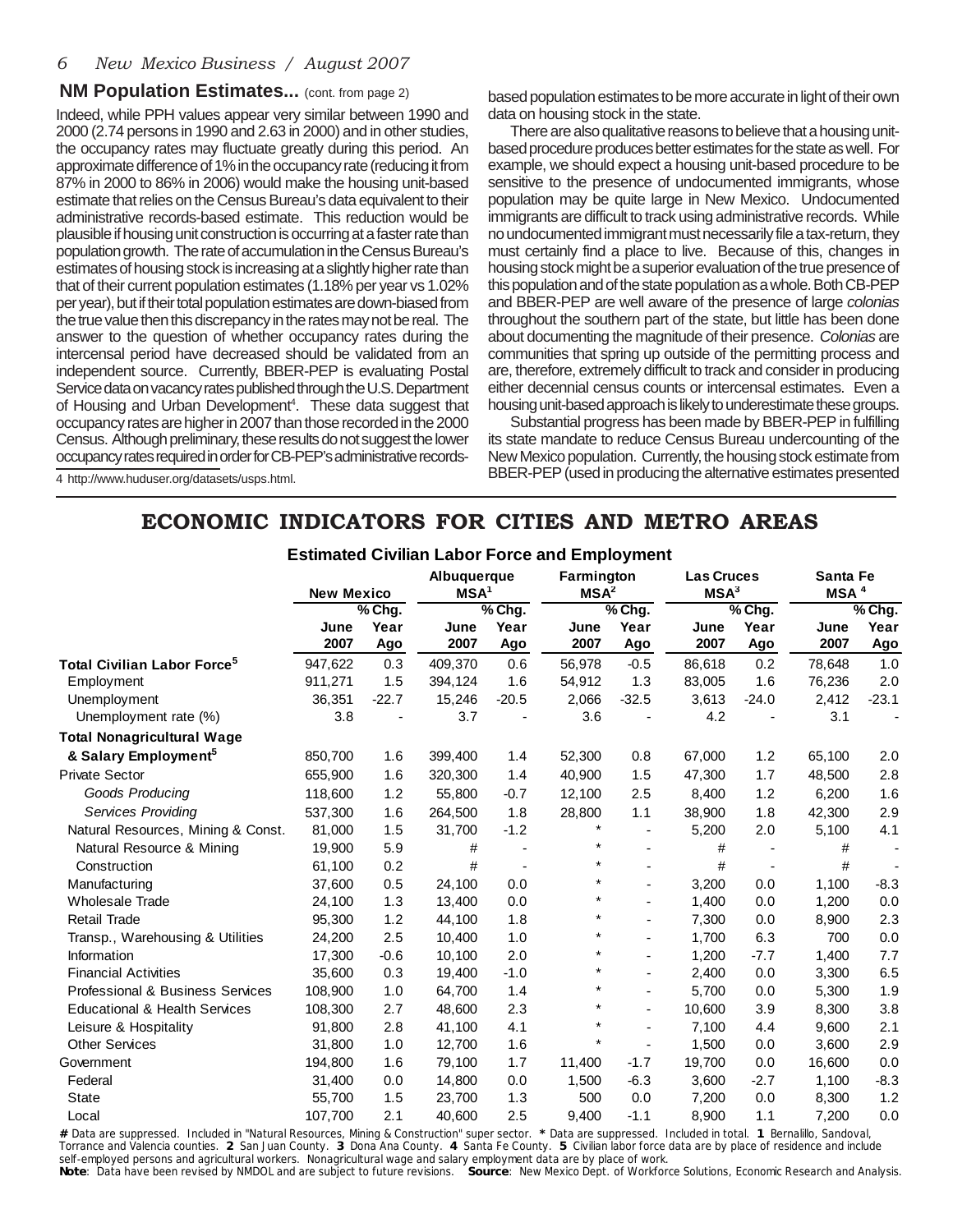#### **ECONOMIC INDICATORS FOR CITIES AND METRO AREAS (continued)**

|                              | Number of Building Units or Permits <sup>2</sup> |              |              |                         |           |              |              | Value of Building Permits (\$000) |                         |                       |
|------------------------------|--------------------------------------------------|--------------|--------------|-------------------------|-----------|--------------|--------------|-----------------------------------|-------------------------|-----------------------|
|                              |                                                  |              |              | <b>Cumulative Total</b> |           |              |              |                                   | <b>Cumulative Total</b> |                       |
|                              | June<br>2007                                     | June<br>2006 | June<br>2007 | June<br>2006            | %<br>Chg. | June<br>2007 | June<br>2006 | June<br>2007                      | June<br>2006            | $\frac{9}{6}$<br>Chg. |
| New Residential <sup>3</sup> |                                                  |              |              |                         |           |              |              |                                   |                         |                       |
| Alamogordo                   | 12                                               | 13           | 101          | 140                     | $-27.9$   | \$3,534      | \$3,368      | \$32,515                          | \$30,876                | 5.3                   |
| Albuquerque                  | 377                                              | 358          | 1,739        | 2,429                   | $-28.4$   | 65,383       | 64,005       | 289,552                           | 401,124                 | $-27.8$               |
| Single Family                | 373                                              | 332          | 1,321        | 2,212                   | $-40.3$   | 64,883       | 57,008       | 247,601                           | 379,863                 | $-34.8$               |
| Multi Family                 | 4                                                | 26           | 418          | 217                     | 92.6      | 500          | 6,997        | 41,951                            | 21,261                  | 97.3                  |
| Carlsbad                     | 4                                                | 8            | 37           | 31                      | 19.4      | 659          | 1,083        | 6.037                             | 4,487                   | 34.5                  |
| Clovis                       | 18                                               | 13           | 98           | 100                     | $-2.0$    | 3,035        | 2,978        | 16,943                            | 20,948                  | $-19.1$               |
| Farmington                   | 17                                               | 25           | 117          | 141                     | $-17.0$   | 3,371        | 3,919        | 18,751                            | 21,336                  | $-12.1$               |
| <b>Hobbs</b>                 | 13                                               | 5            | 62           | 31                      | 100.0     | 2,508        | 1,012        | 11,127                            | 6,077                   | 83.1                  |
| Las Cruces                   | 101                                              | 145          | 682          | 1,095                   | $-37.7$   | 13,876       | 20,123       | 95,701                            | 138,779                 | $-31.0$               |
| Los Alamos                   | 1                                                | 8            | 13           | 25                      | $-48.0$   | 273          | 2,535        | 6.132                             | 8,368                   | $-26.7$               |
| Rio Rancho                   | 107                                              | 191          | 639          | 1,439                   | $-55.6$   | 21,626       | 43,788       | 129,567                           | 304,116                 | $-57.4$               |
| Roswell                      | 9                                                | 15           | 146          | 68                      | 114.7     | 1,145        | 2,188        | 15,067                            | 13,936                  | 8.1                   |
| Ruidoso                      | 55                                               | 16           | 113          | 89                      | 27.0      | 9,888        | 2,896        | 25,119                            | 16,150                  | 55.5                  |
| Santa Fe                     | 57                                               | 63           | 244          | 281                     | $-13.2$   | 9,340        | 12,049       | 45,364                            | 52,200                  | $-13.1$               |
| <b>New Nonresidential</b>    |                                                  |              |              |                         |           |              |              |                                   |                         |                       |
| Alamogordo                   | 3                                                | 10           | 20           | 35                      | $-42.9$   | \$238        | \$196        | \$14,311                          | \$5,437                 | 163.2                 |
| Albuquerque                  | 7                                                | 18           | 66           | 70                      | $-5.7$    | 13,080       | 13,934       | 105,631                           | 100,807                 | 4.8                   |
| Carlsbad                     |                                                  | 0            | 7            | 2                       | 250.0     | 250          | 0            | 6,337                             |                         | 510 1.142.6           |
| Clovis                       |                                                  | 0            | 14           | 9                       | 55.6      | 385          | 0            | 3,945                             | 6,978                   | $-43.5$               |
| Farmington                   |                                                  | 3            | 23           | 16                      | 43.8      | 420          | 1,018        | 9,728                             | 12,693                  | $-23.4$               |
| Hobbs                        | 3                                                | 3            | 16           | 14                      | 14.3      | 1.393        | 1,283        | 31.034                            | 3,931                   | 689.5                 |
| Las Cruces                   | 3                                                | 3            | 21           | 21                      | 0.0       | 3,000        | 5,984        | 19,143                            | 15,391                  | 24.4                  |
| Los Alamos                   | $\mathbf 0$                                      | 0            | 0            | $\mathbf 0$             |           | 0            | 0            | $\Omega$                          | 0                       |                       |
| Rio Rancho                   | 2                                                | 4            | 28           | 20                      | 40.0      | 818          | 3,473        | 15,548                            | 16,965                  | $-8.4$                |
| Roswell                      | 3                                                | 5            | 23           | 29                      | $-20.7$   | 12           | 22           | 1,399                             | 273                     | 413.1                 |
| Ruidoso                      | 0                                                | 1            | 5            | 2                       | 150.0     | 0            | 31           | 891                               | 396                     | 125.1                 |
| Santa Fe                     | 7                                                | 3            | 18           | 28                      | $-35.7$   | 4,734        | 655          | 17,187                            | 36,815                  | $-53.3$               |

**New Mexico Construction1, p Selected Cities**

**N** Not available. **1** Data refer only to permits authorized for private construction projects. Public buildings are excluded.

**2** Residential data shows the number of permitted units while nonresidential data show the number of permits. **3** Residential

data includes both single and multi-family units. In the case of Albuquerque single and multi-family units are also shown separately. **Sources**: U.S. Dept. of Commerce Bureau of the Census and local permit-issuing agencies.

in Table 2) is approximately 7,000 units higher than the CB-PEP estimate. between the hypothetical Census Bureau estimates and BBER-PEP incorporates local adjustment of PPH and OR values based on those produced by BBER-PEP of only some 13,000 persons expert opinion and input, but even using Census 2000 OR and PPH rates and the BBER-PEP housing stock estimates would raise the hypothetical Census converging rather than diverging. Much of this divergence Bureau estimates for 2006 by over 16,000 persons. With a remaining difference may be attributed to the difference in the methods employed



across the state, the two sets of estimates would be by CB-PEP and not to data about the state's population that both groups now possess.

In 2004, the prospect of gaining acceptance of the BBER-PEP estimates as official was very far away. As further data is gleaned to improve our knowledge of the true housing stock, group quarters population, and undocumented immigrant presence in the state, it is increasingly apparent that the housing unit-based method deserves greater consideration by the CB-PEP. Currently, CB-PEP is evaluating the possibility of using a housing unit-based procedure in producing its county estimates nationwide. With this newfound acceptance of the relevance of this method, BBER-PEP stands poised to push for acceptance of their estimates as official based on their corrected databases and extensive historical experience in using the housing unit-based estimation procedure. With this acceptance, the possibility of eliminating Census Bureau undercounting of the New Mexico population, and consequent losses in Federal funding, is becoming a realistic possibility.

Jack Baker, Research Scientist